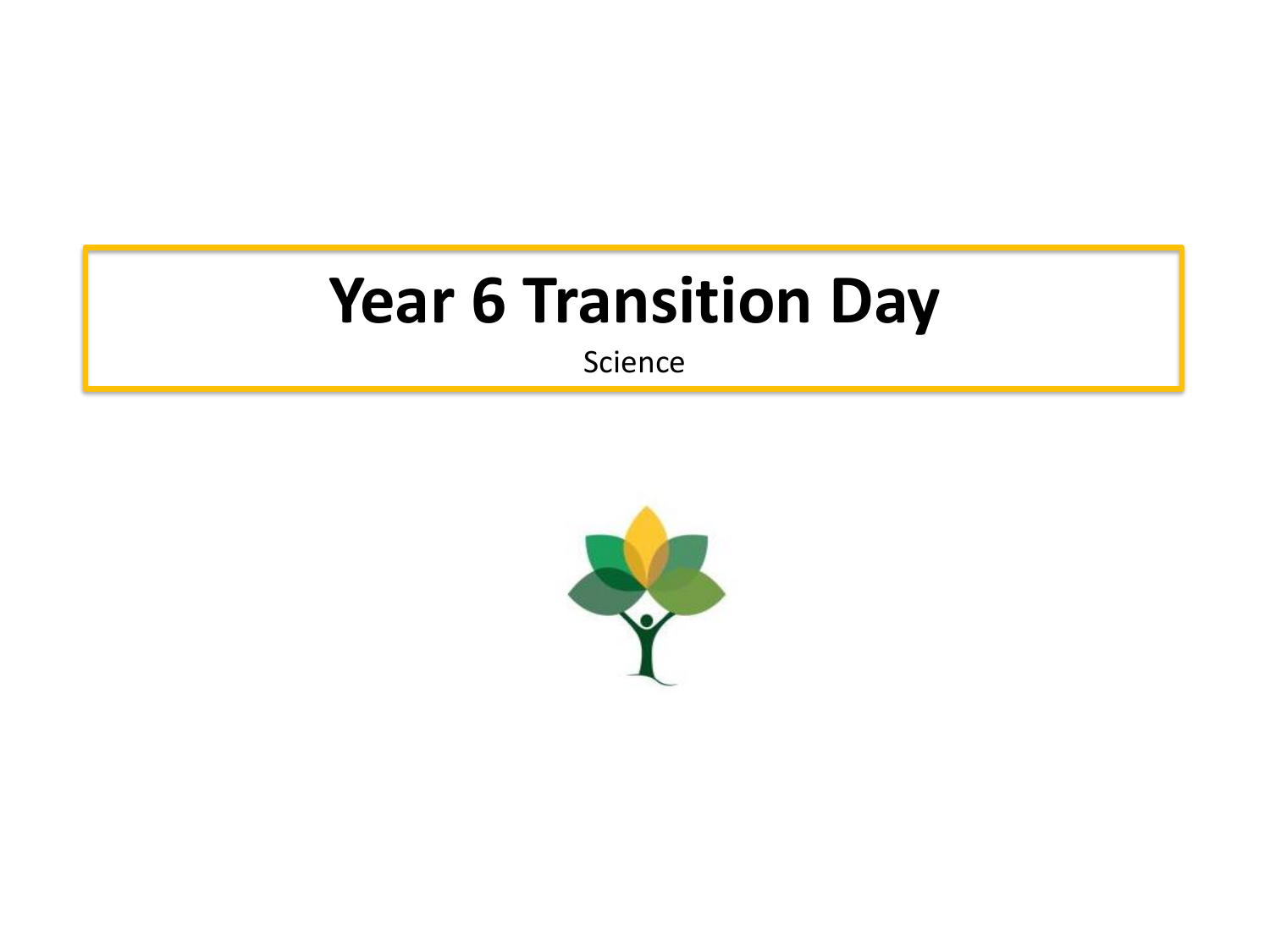**Light Hall Faculty of Sciences**

**CW Tuesday, 23 June 2020**

## Acids, alkalis and indicators – Yr6 Transition lesson

#### **Objective**

- To know how we can measure the different pH's of household items
- To be able to devise an experiment to measure the pH of household items

Key Skills covered Recall Application Data interpretation Manipulation of scientific content Experimental methods Extended Answering

#### **Keywords**

**\* Acidity \* Alkalinity \* Indicators \* Concentration \* Polyatomic ions**

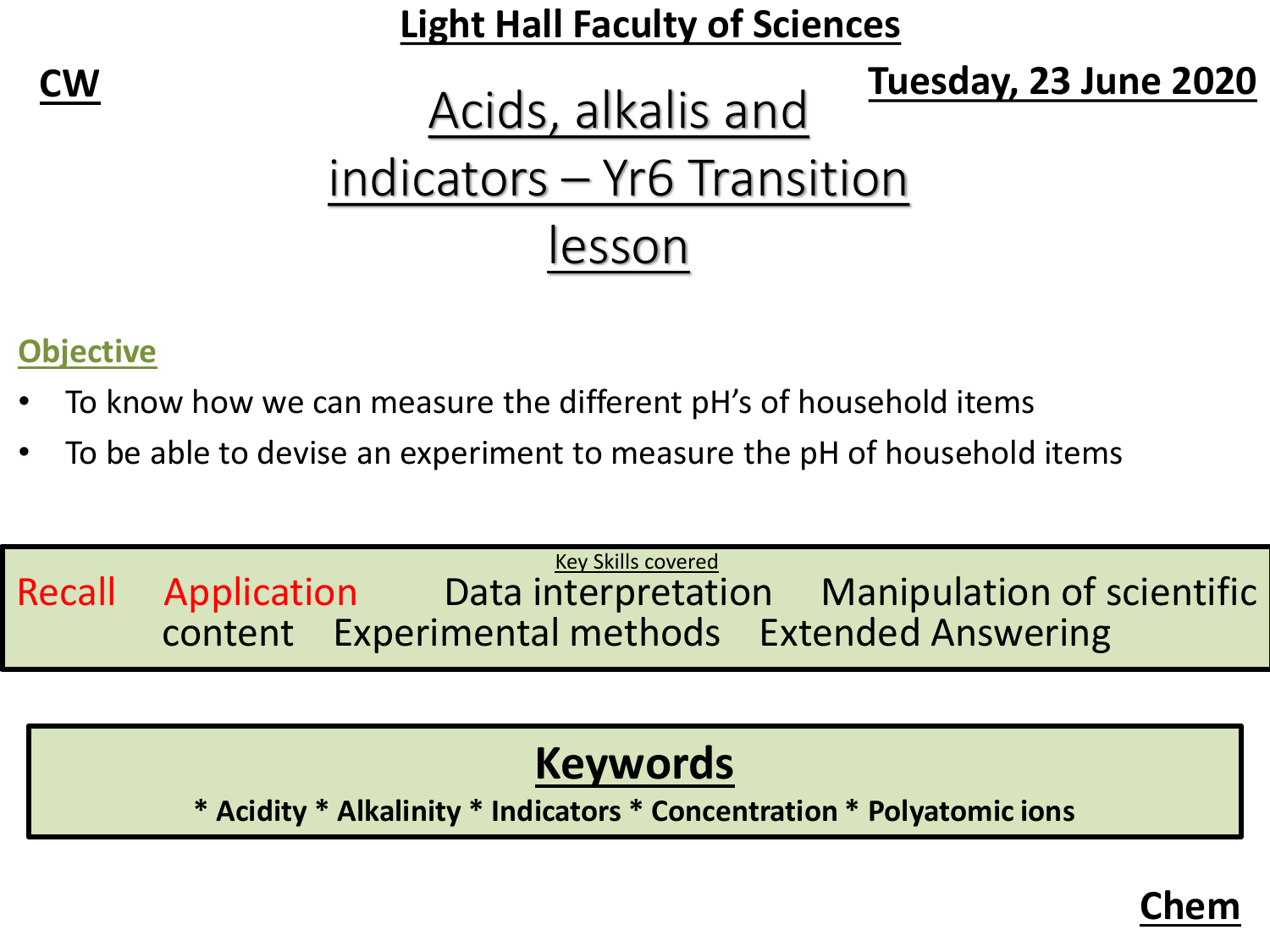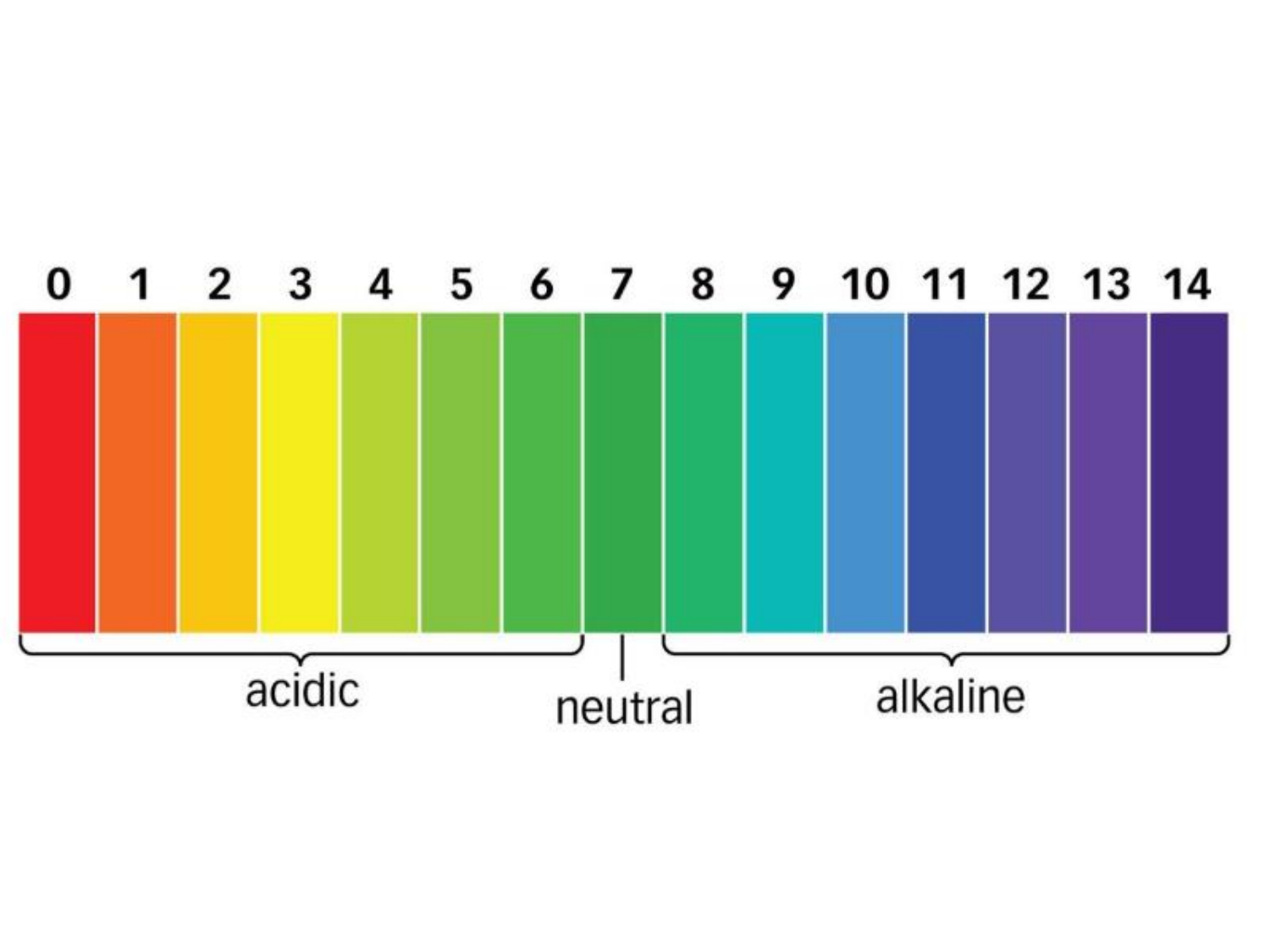Safety – Please ONLY complete the below practical experiment with a responsible adult supervising

- Using a knife  $-$  the adult should complete this aspect of the practical
- Hot water  $-$  allow to cool slightly before use, beware of the dangers of hot water
- Eye protection  $-$  if you have protective eyewear please wear, if not stand a safe distance when mixing the solutions with the cabbage indicator
- Cabbage water will stain clothes (and you) so be careful and consider an apron to cover you

Fun Science at Home

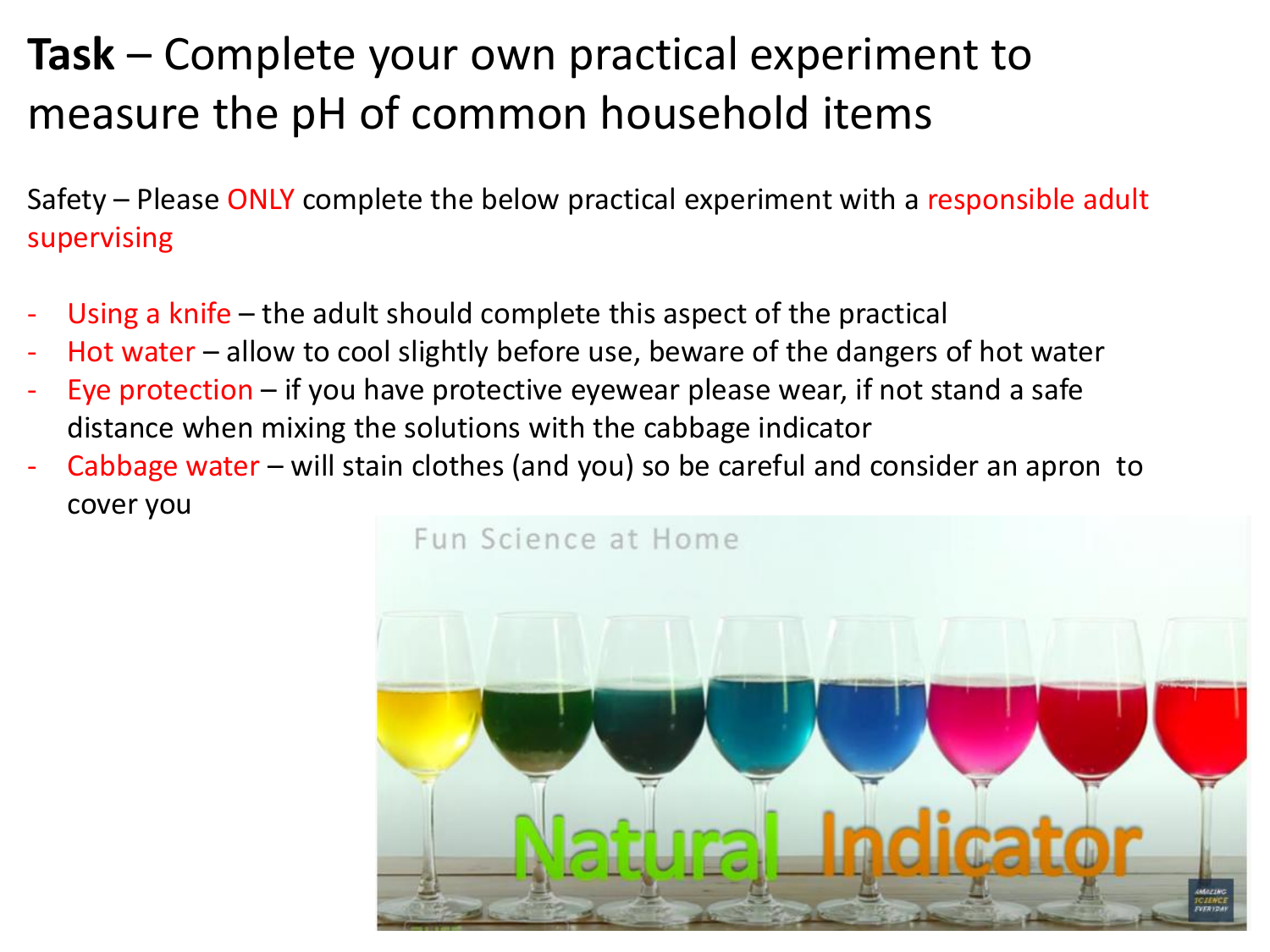What you will need;

- Red cabbage
- Kettle (beware of hot water)
- A number of tall, clear glasses
- A knife (beware of sharp objects) / blender and a chopping board
- A coffee filter / piece of cloth / sieve / strainer
- A number of safe solutions to test, see below for suggested liquids;
- Milk
- Lemon / lime juice
- Water from the tap
- Sparkling water
- Bicarbonate of soda (mixed into a small amount of water)
- Hand sanitizer
- Sugar (mixed into a small amount of water)
- White wine vinegar (use normal if you have not got it)
- Antacid (Rennie) dissolved in a little water
- ONLY with adult supervision a dilute solution of bleach, mixed into water (1 part bleach : 10 parts water or 1 or 2 drops into a cup of water)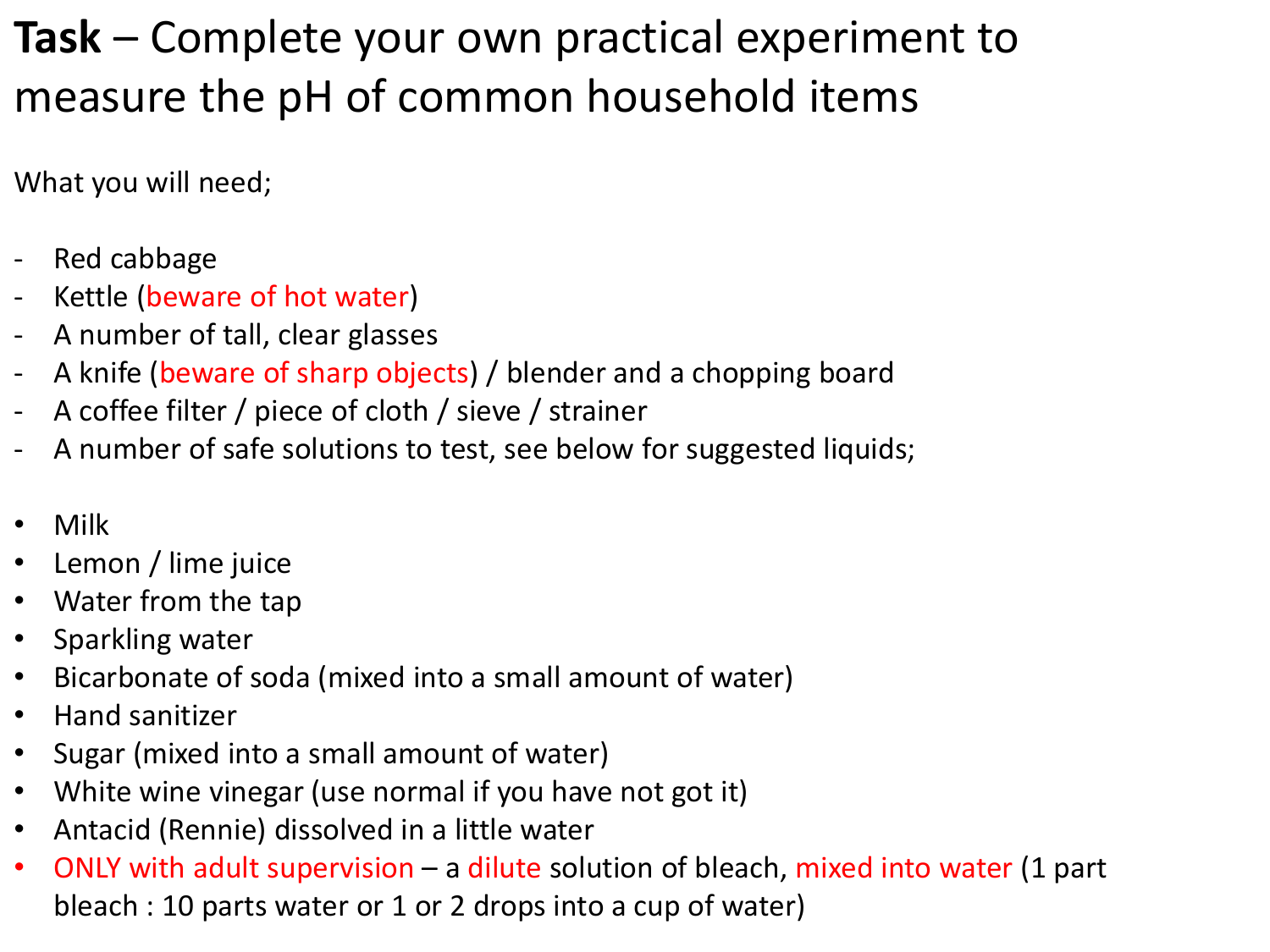

Which solution is the most basic

Which solution is the most acidic

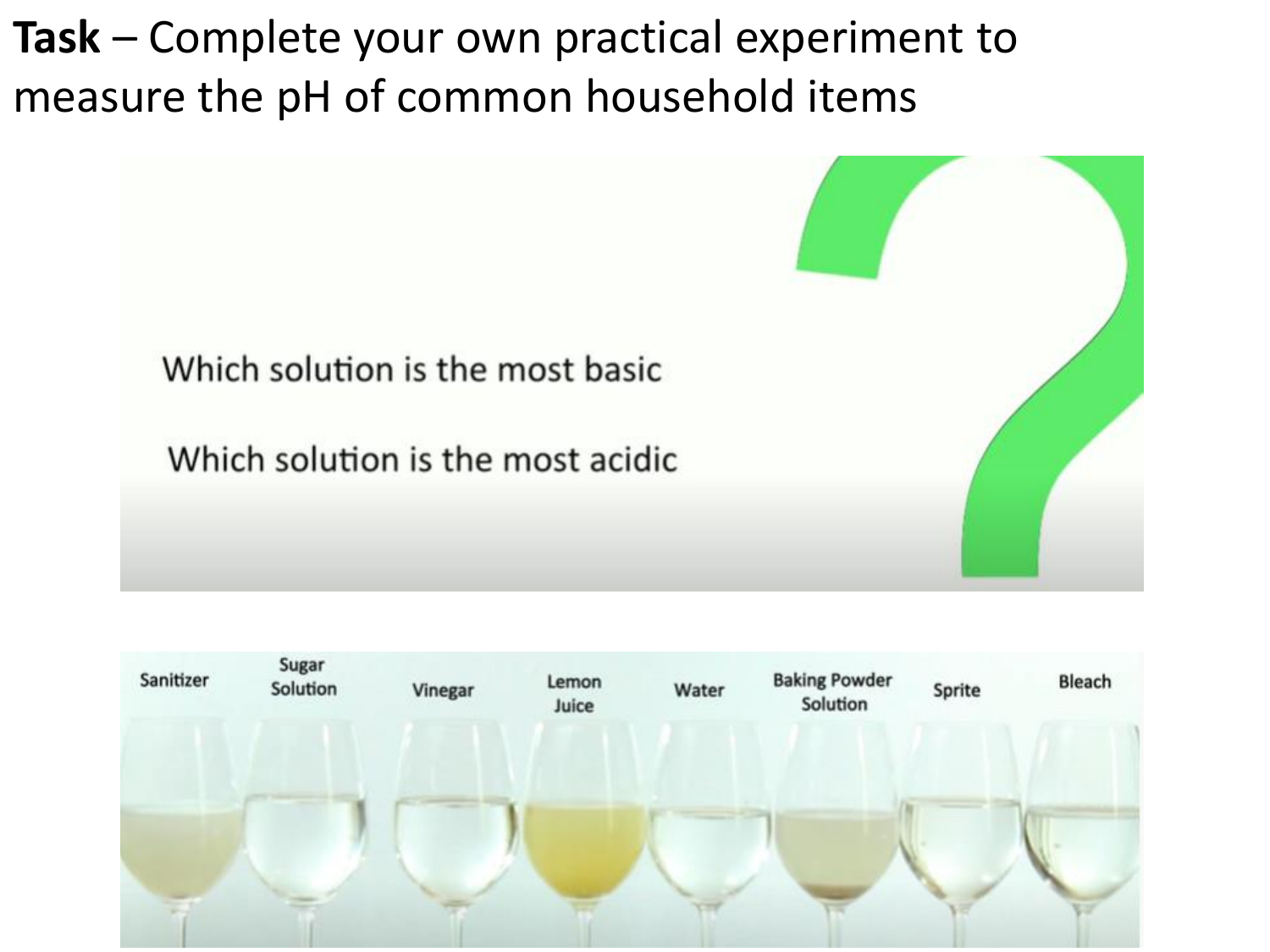#### **Recording your results**

Record each solution and the colour it turns

#### **Analysing your results**

Use the pH chart below to place them into either acids or alkalis (bases)



**Red Cabbage pH Indicator Colors** 

| $pH \t 2 \t 4$ |  |  | 10 | 12                                                                  |
|----------------|--|--|----|---------------------------------------------------------------------|
|                |  |  |    | Color   Red   Purple   Violet   Blue   Blue-Green   Greenish Yellow |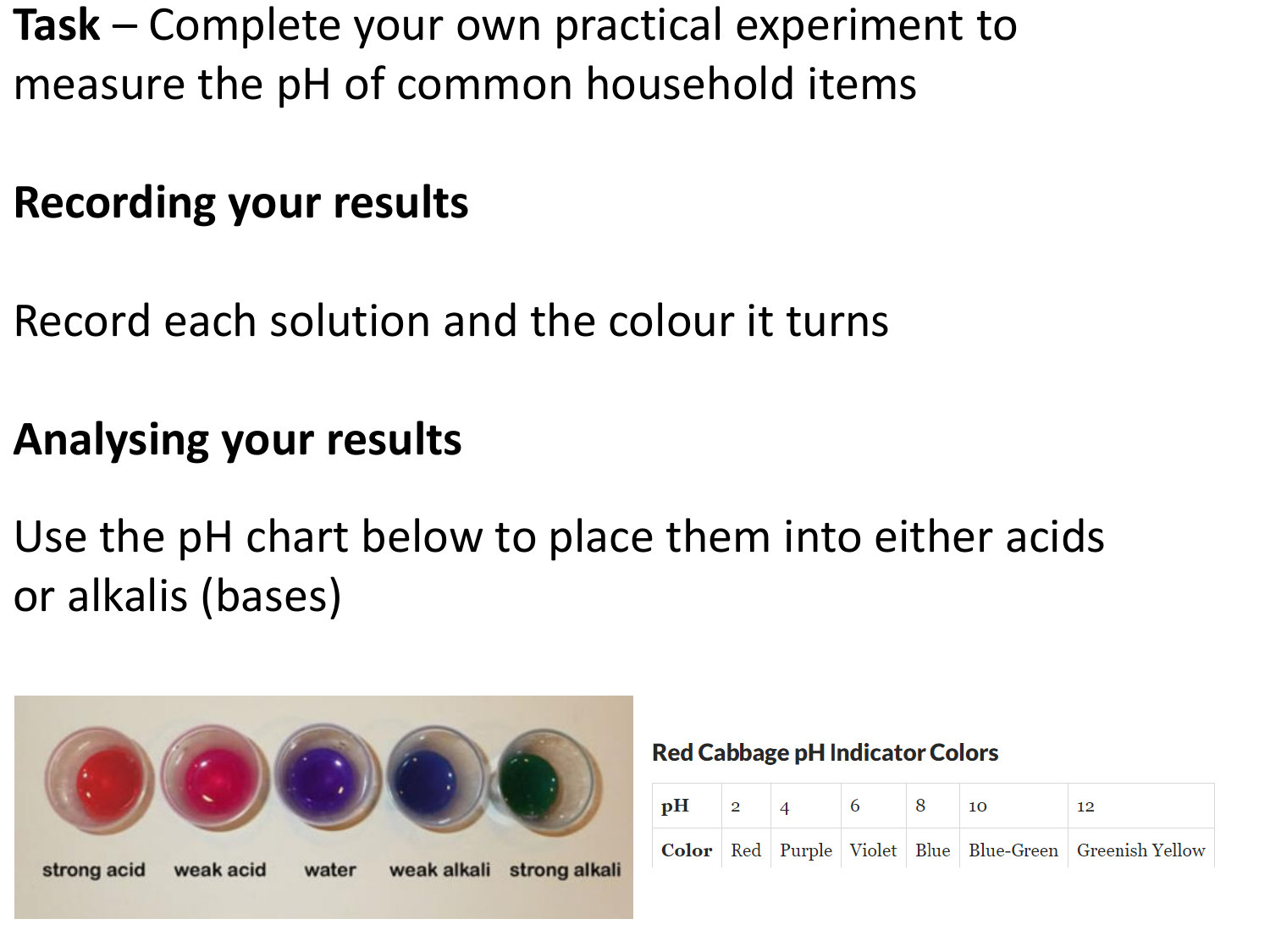**How it works…..** Check out the link below for the science behind the fun

[https://www.sciencekiddo.com/red-cabbage-ph](https://www.sciencekiddo.com/red-cabbage-ph-indicator/)indicator/

Post your pictures to #Lighthallschool